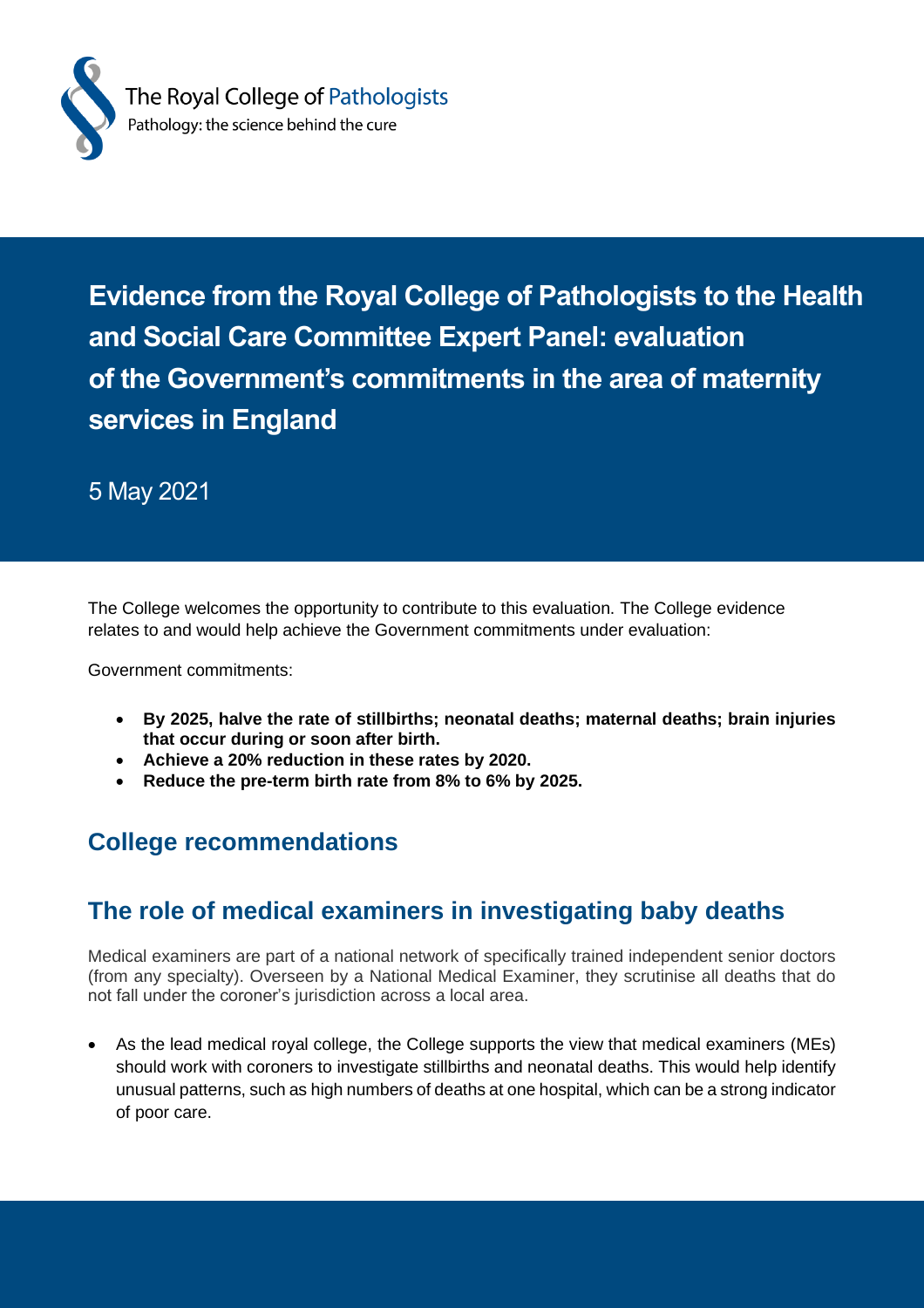- The 2015 Report of the Morecambe Bay Investigation by Dr Bill Kirkup recommended that the role of medical examiners should be extended to stillbirths as well as neonatal deaths.
- We recommend that investigating stillbirths be added to the remit of medical examiners, who would then make an initial assessment of a stillbirth death in the same way that they do for adult deaths. MEs would refer only those stillbirths they think need further investigation. Coronial investigation of full-term macerated stillbirths is less likely to reveal acute failings in care than investigation of intrapartum stillbirths. However, review of antepartum stillbirths may reveal failings in wider antenatal care.
- There could be specifically trained regional MEs who could review stillbirth cases and refer those deemed appropriate for coronial investigation. However, it will be important to ensure that there are enough medical examiners in post with adequate resources to be able to take on this additional role.
- Most recently, medical examiners have started providing independent scrutiny of the deaths of health service and adult social care workers from COVID-19 in England. They have been speaking to relatives, providing an opportunity for them to give their views, and have already identified deaths which need consideration of further action, for example by coroners.

#### **Government commitment: Safe staffing – "Ensuring NHS providers are staffed with the appropriate number and mix of clinical professionals is vital to the delivery of quality care and in keeping patients safe from avoidable harm."**

- Was the commitment met overall? or (in the case of a commitment whose deadline has not yet been reached) Is the commitment on track to be met?
- Was the commitment effectively funded (or resourced)?
- Did the commitment achieve a positive impact for patients?
- Was it an appropriate commitment?

## **Paediatric and perinatal pathology workforce concerns**

- There are currently 62 paediatric and perinatal pathology consultants in post (comprising 39 full time and 23 part time roles, so a whole time equivalent of 49.9 posts) in the UK, with an additional 15 vacant consultant posts. The number of current trainees is insufficient to fill these vacancies.
- Therefore, to cope with any increase in demand and to ensure quality of care, a rapid and significant increase in consultant numbers would be needed. Increased numbers of consultants would be needed in several different units.
- Pathology trainees have a two-week exposure to perinatal pathology during their training. This short exposure, combined with the high-volume workload and limited private practice opportunities in perinatal pathology, affects speciality choices for pathologists in training.
- Recruitment and retention salary premiums may need to be paid to encourage trainees to undertake specialist training in perinatal pathology. Work life balance and opportunities for flexible working would also be valued by trainees.
- Additional training posts require funding to ensure succession planning for consultant positions.
- If coronial investigations of stillbirths were to be introduced, consideration also needs to be given to which other staff groups need to be involved in investigating and their existing capacity and workload. This would involve biomedical scientists, radiologists, anatomical pathology technologists and secretarial staff. Additional testing may also be needed by other medical

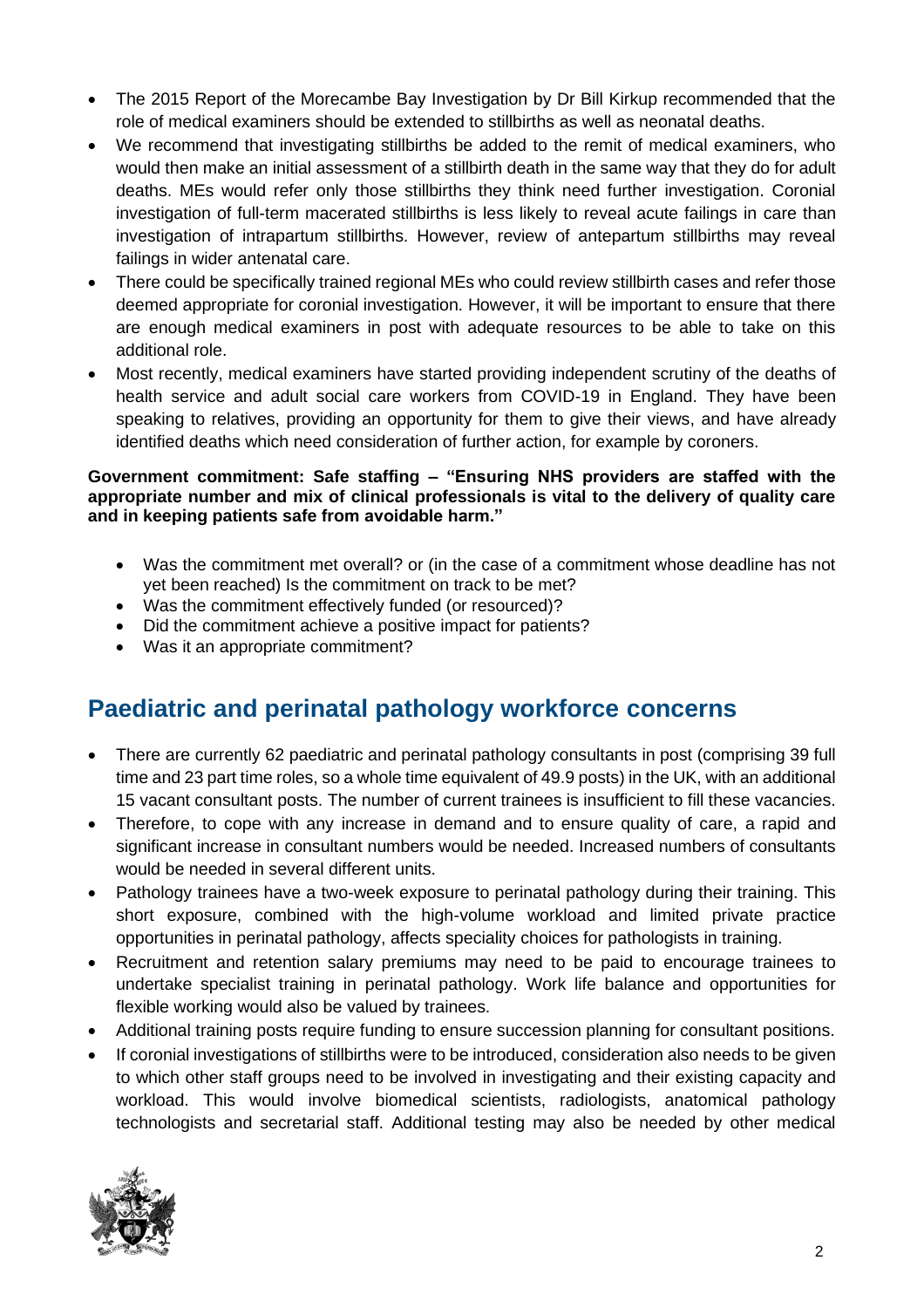specialties, such as genetics, toxicology or microbiology. Allowance would need to be made for costs to increase in line with inflation.

## **Placental histology services in England**

- The College met the Healthcare Safety Investigation Branch (HSIB) in December 2020. The HSIB has observed through the maternity investigation programme that there is insufficient availability of specialised placental histology in England.
- Many placentae from babies born that meet their referral criteria are not being sent for histopathology. This is not in line with [RCPath guidance.](https://www.rcpath.org/uploads/assets/ec614dfa-007c-4a93-8173cb202a071a72/G108-Tissue-pathway-for-histopathological-examination-of-the-placenta.pdf) There are concerns about maternity units facing difficulties in providing paediatric histopathology. This is in part due to local pathology services being unable to meet the demand or not having the required expertise to provide placental histology. HSIB are in dialogue with NHSE&I Maternity Transformation Programme Board about these concerns.

### **College response to proposals on Coronial investigation of stillbirth cases in England and Wales**

- The Royal College of Pathologists responded to a consultation published on 26 March 2019 by the Ministry of Justice and Department of Health and Social Care on proposals for introducing coronial investigations of stillbirth cases in England and Wales. [Our full response](https://www.rcpath.org/uploads/assets/4e1a7261-c350-44c7-bcfe0e5e9b0152ee/Consultation-on-coronial-investigations-of-stillbirths-June-2019.pdf) is published on the College website.
- The College recommends that Coroners should be adequately resourced to ensure full post mortems can be carried out.
- The activities of Coroners should also link in to the other groups who already investigate stillbirth and perinatal death.
- We are awaiting the Government response which we understand will be published in due course; it is disappointing to see the lack of progress in this investigation.